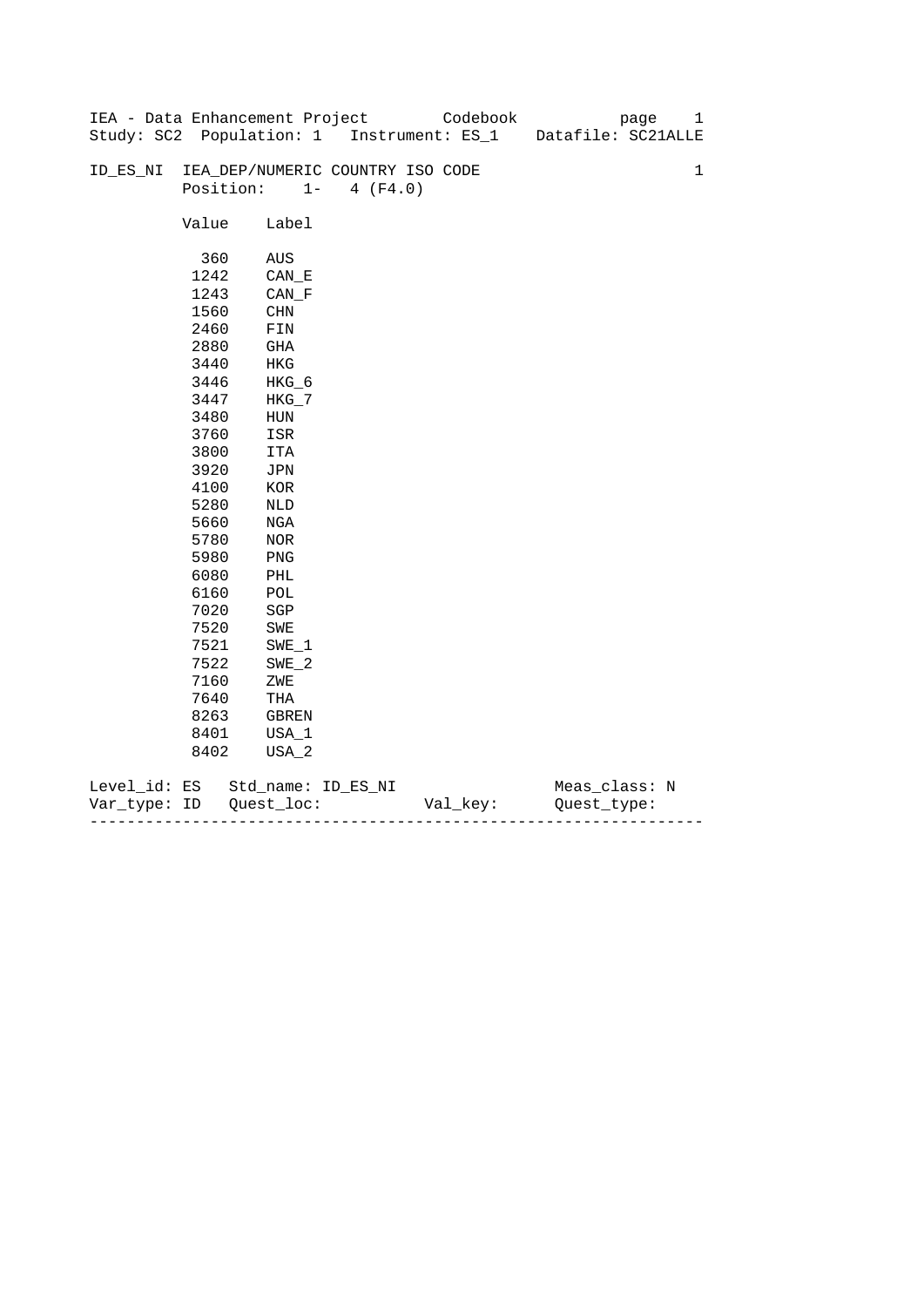|              |                | IEA - Data Enhancement Project<br>Codebook<br>page<br>Datafile: SC21ALLE | 2 |  |  |  |  |
|--------------|----------------|--------------------------------------------------------------------------|---|--|--|--|--|
|              |                | Study: SC2 Population: 1 Instrument: ES_1                                |   |  |  |  |  |
| ID ES AI     | Position:      | IEA_DEP/ALPHANUMERIC COUNTRY ISO CODE<br>$5-$<br>9(AB)                   | 2 |  |  |  |  |
|              |                |                                                                          |   |  |  |  |  |
|              | Value          | Label                                                                    |   |  |  |  |  |
|              | AUS            | Australia                                                                |   |  |  |  |  |
|              | CAN E          | Canada (English)                                                         |   |  |  |  |  |
|              | CAN F          | Canada (French)                                                          |   |  |  |  |  |
|              | CHN            | China                                                                    |   |  |  |  |  |
|              | FIN            | Finland                                                                  |   |  |  |  |  |
|              | GBREN          | UK (England)                                                             |   |  |  |  |  |
|              | GHA            | Ghana                                                                    |   |  |  |  |  |
|              | HKG            | Hong Kong<br>Hong Kong (6)                                               |   |  |  |  |  |
|              | HKG_6<br>HKG_7 | Hong Kong (7)                                                            |   |  |  |  |  |
|              | HUN            | Hungary                                                                  |   |  |  |  |  |
|              | ISR            | Israel                                                                   |   |  |  |  |  |
|              | ITA            | Italy                                                                    |   |  |  |  |  |
|              | JPN            | Japan                                                                    |   |  |  |  |  |
|              | KOR            | Korea, Republic of                                                       |   |  |  |  |  |
|              | NLD            | Netherlands                                                              |   |  |  |  |  |
|              | NGA            | Nigeria                                                                  |   |  |  |  |  |
|              | NOR            | Norway                                                                   |   |  |  |  |  |
|              | PNG            | Papua New Guinea                                                         |   |  |  |  |  |
|              | PHL            | Philippines                                                              |   |  |  |  |  |
|              | POL            | Poland                                                                   |   |  |  |  |  |
|              | SGP            | Singapore                                                                |   |  |  |  |  |
|              | SWE            | Sweden                                                                   |   |  |  |  |  |
|              | $SWE_1$        | Sweden (A)                                                               |   |  |  |  |  |
|              | $SWE_2$        | Sweden (B)                                                               |   |  |  |  |  |
|              | THA            | Thailand                                                                 |   |  |  |  |  |
|              | USA 1          | United States (A)                                                        |   |  |  |  |  |
|              | USA 2          | United States (B)                                                        |   |  |  |  |  |
|              | ZWE            | Zimbabwe                                                                 |   |  |  |  |  |
| Level_id: ES |                | Meas_class: N<br>Std name: ID ES AI                                      |   |  |  |  |  |
| Var_type:    | ID             | Quest loc:<br>Val_key:<br>Ouest type:                                    |   |  |  |  |  |

------------------------------------------------------------------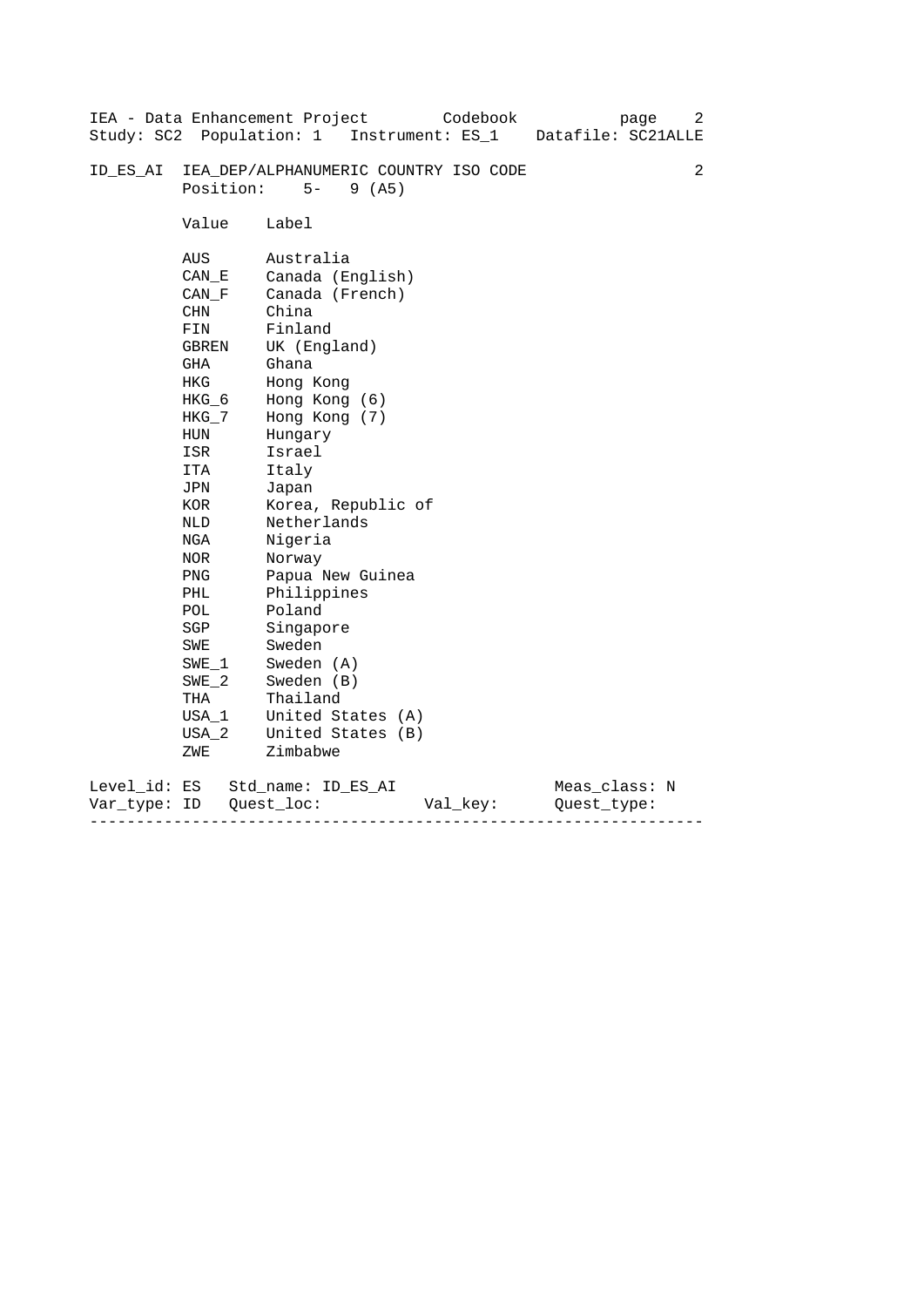| IEA - Data Enhancement Project Codebook<br>Study: SC2 Population: 1 Instrument: ES_1 Datafile: SC21ALLE |                                                                                                                                              |                                                                                                                                                                                                                                                                                                                           |                     |          |                                       | page | 3 |
|---------------------------------------------------------------------------------------------------------|----------------------------------------------------------------------------------------------------------------------------------------------|---------------------------------------------------------------------------------------------------------------------------------------------------------------------------------------------------------------------------------------------------------------------------------------------------------------------------|---------------------|----------|---------------------------------------|------|---|
| CNTRYNUM COUNTRY NUMBER                                                                                 | Position: 10- 11 (F2.0)                                                                                                                      |                                                                                                                                                                                                                                                                                                                           |                     |          |                                       |      | 3 |
|                                                                                                         | Value                                                                                                                                        | Label                                                                                                                                                                                                                                                                                                                     |                     |          |                                       |      |   |
|                                                                                                         | 10<br>16<br>18<br>20<br>22<br>24<br>26<br>30<br>32<br>34<br>36<br>38<br>40<br>44<br>48<br>50<br>52<br>54<br>56<br>60<br>66<br>70<br>72<br>74 | Australia<br>Canada (French)<br>Canada (English)<br>China<br>UK (England)<br>Finland<br>Ghana<br>Hong Kong<br>Hungary<br>Israel<br>Italy<br>Japan<br>Korea<br>Netherlands<br>Nigeria<br>Norway<br>Papua New Guinea<br>Philippines<br>Poland<br>Singapore<br>Sweden (A, B)<br>Thailand<br>United States (A, B)<br>Zimbabwe |                     |          |                                       |      |   |
| Level_id: ES Std_name: ID_ES_N                                                                          |                                                                                                                                              |                                                                                                                                                                                                                                                                                                                           |                     |          | Meas_class: N<br>Val_key: Quest_type: |      |   |
| POPN                                                                                                    | POPULATION<br>Position: 12- 12 (F1.0)<br>Value<br>1<br>2<br>3                                                                                | Label<br>I (10-year olds)<br>II (14-year olds)                                                                                                                                                                                                                                                                            | III (preuniversity) |          |                                       |      | 4 |
| Level_id: Std_name: ID_POP                                                                              |                                                                                                                                              |                                                                                                                                                                                                                                                                                                                           |                     |          | Meas_class: N                         |      |   |
| TNSCH_E IEA_DEP/TOTAL NUMBER OF SCHOOLS IN ES                                                           | Position: 13- 17 (F5.0)<br>Value Label<br>99999 .A missing data                                                                              |                                                                                                                                                                                                                                                                                                                           |                     |          |                                       |      | 5 |
| Level_id: ES Std_name: SS_TCE                                                                           |                                                                                                                                              |                                                                                                                                                                                                                                                                                                                           |                     | Val_key: | Meas_class: R<br>Quest_type:          |      |   |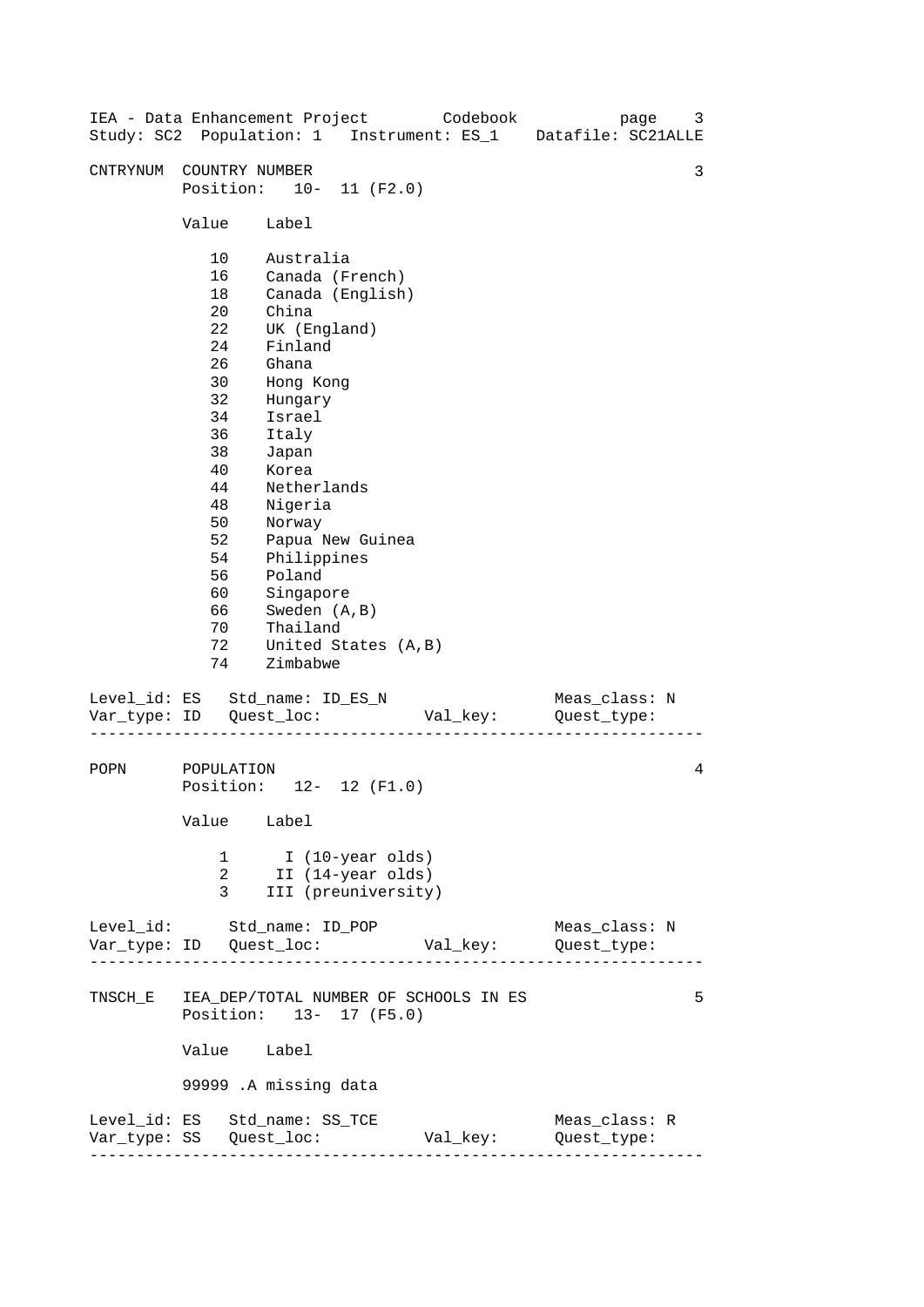------------------------------------------------------------------ ------------------------------------------------------------------ ------------------------------------------------------------------ ------------------------------------------------------------------ ------------------------------------------------------------------ 6 IEA - Data Enhancement Project Codebook page 4 Study: SC2 Population: 1 Instrument: ES\_1 Datafile: SC21ALLE TN\_E IEA\_DEP/TOTAL NUMBER OF STUDENTS IN ES Position: 18- 24 (F7.0) Value Label 9999999 .A missing data Level\_id: ES Std\_name: SS\_TSE Meas\_class: R Var\_type: SS Quest\_loc: Val\_key: Quest\_type: DNSCH\_E IEA\_DEP/DESIGNED N OF SCHOOLS IN ES 7 Position: 25- 28 (F4.0) Value Label 9999 .A missing data Level\_id: ES Std\_name: SS\_SCE Meas\_class: R Var\_type: SS Quest\_loc: Val\_key: Quest\_type: DN\_E IEA\_DEP/DESIGNED N OF STUDENTS IN ES 8 Position: 29- 33 (F5.0) Value Label 99999 .A missing data Level\_id: ES Std\_name: SS\_SSE Meas\_class: R Var\_type: SS Quest\_loc: Val\_key: Quest\_type: NSCH\_E IEA\_DEP/ACHIEVED N OF SCHOOLS IN ES 9 Position: 34- 37 (F4.0) Value Label 9999 .A missing data Level\_id: ES Std\_name: SS\_PCE Meas\_class: R Var\_type: SS Quest\_loc: Val\_key: Quest\_type: N\_E TEA\_DEP/ACHIEVED N OF STUDENTS IN ES 10 10 Position: 38- 42 (F5.0) Value Label 99999 .A missing data Level\_id: ES Std\_name: SS\_PSE Meas\_class: R Var\_type: SS Quest\_loc: Val\_key: Quest\_type: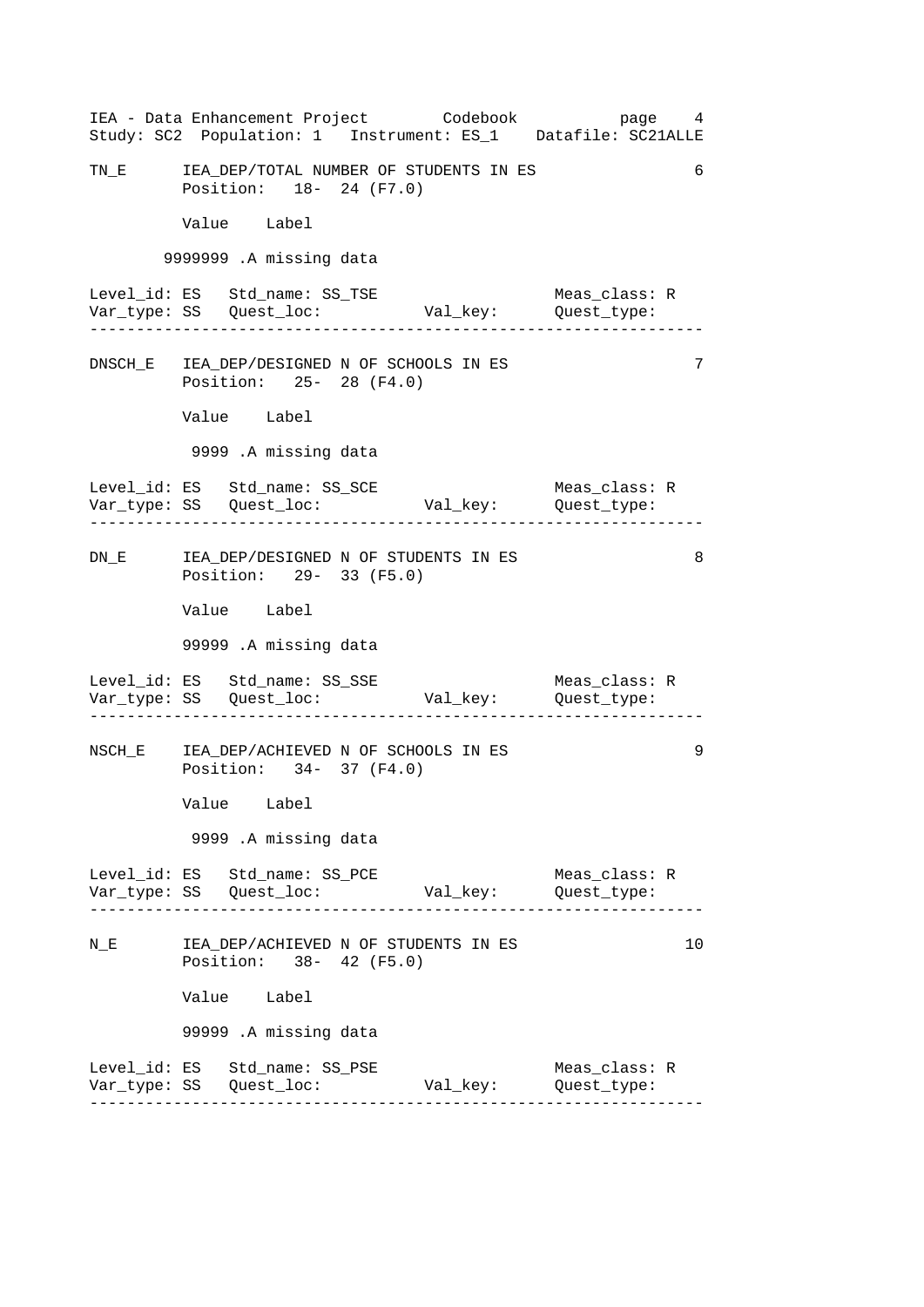------------------------------------------------------------------ ------------------------------------------------------------------ ------------------------------------------------------------------ ------------------------------------------------------------------ ------------------------------------------------------------------ IEA - Data Enhancement Project Codebook page 5 Study: SC2 Population: 1 Instrument: ES\_1 Datafile: SC21ALLE RESRAT\_E IEA\_DEP/RESPONSE RATE (IN %) 11 Position: 43- 45 (F3.0) Value Label 999 .A missing data Level\_id: ES Std\_name: AEDRESPR Meas\_class: R Var\_type: DE Quest\_loc: Val\_key: Quest\_type: ESTRHO IEA\_DEP/ESTIMATED INTRACLASS CORR (RHO) 12 Position: 46- 48 (F3.1) Value Label 9 .A missing data Level\_id: ES Std\_name: AEDRHO Meas\_class: R Var\_type: DE Quest\_loc: Val\_key: Quest\_type: DEFF IEA\_DEP/DESIGN EFFECT 13 Position: 49- 52 (F4.1) Value Label 99 .A missing data Level\_id: ES Std\_name: AEDDEFF Meas\_class: R Var\_type: DE Quest\_loc: Val\_key: Quest\_type: NEFF IEA\_DEP/EFFECTIVE NUMBER OF STUDENTS 14 Position: 53- 57 (F5.0) Value Label 99999 .A missing data Level\_id: ES Std\_name: AEDNEFF Meas\_class: R Var\_type: DE Quest\_loc: Val\_key: Quest\_type: SEMEAN IEA DEP/STANDARD ERROR OF MEAN Position: 58- 62 (F5.3) Value Label .A missing data 9 Level\_id: ES Std\_name: AEDSEM Meas\_class: R Var\_type: DE Quest\_loc: Val\_key: Quest\_type: 15